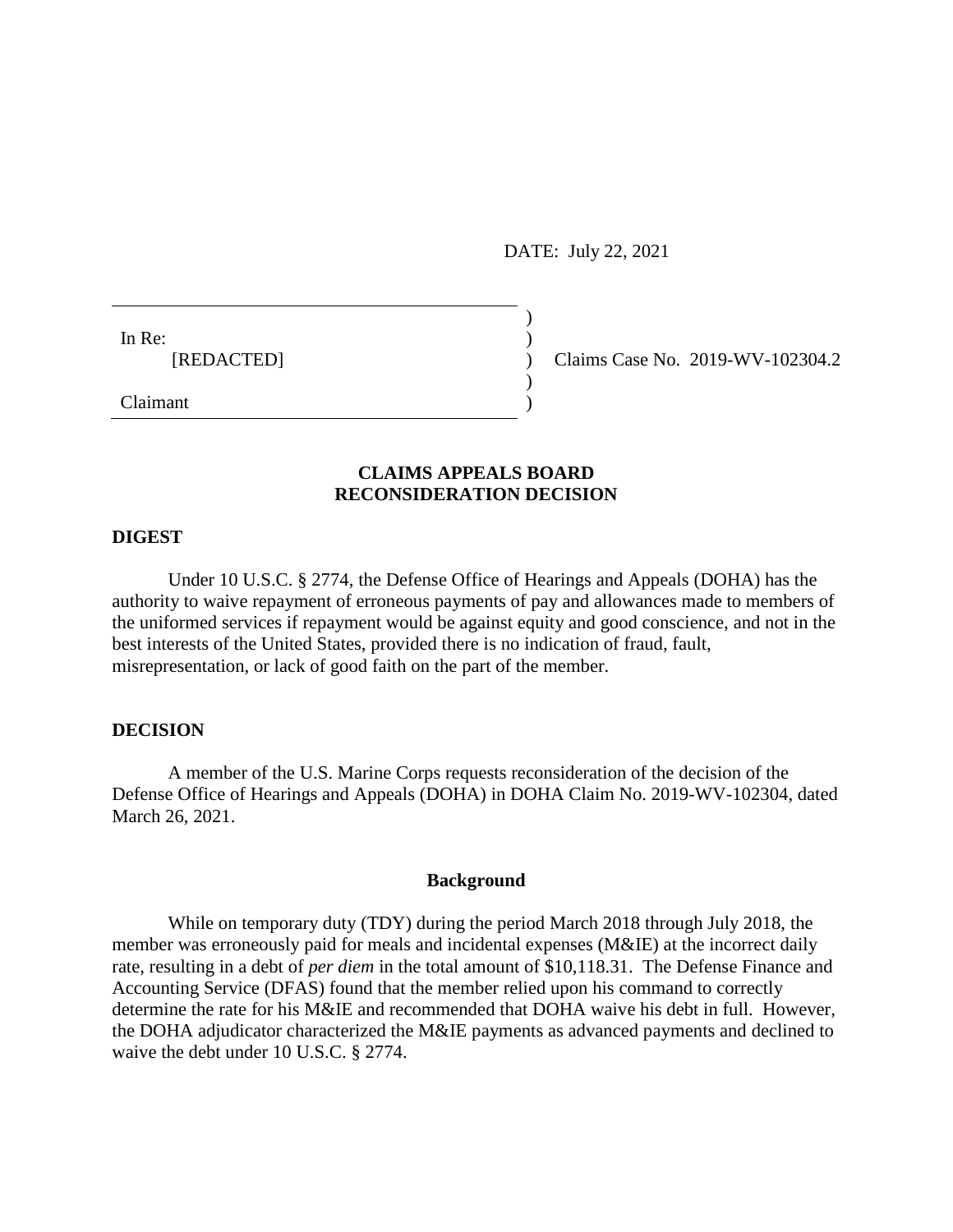In his reconsideration request, the member presents evidence that the debt did not result from an advance payment of funds but was the result of accrual payments, based on the authorized submission of his M&IE data in the Defense Travel System (DTS), while he was deployed. He states that throughout his deployment he received partial payments of his authorized *per diem* amount and used the payments to purchase food and supplemental nutrition products. He submits his bank statements reflecting the purchases he made for food items during his deployment.

#### **Discussion**

Under 10 U.S.C. § 2774, we have authority to waive repayment of erroneous payments of military pay and allowances to members of the uniformed services if repayment would be against equity and good conscience, and not in the best interests of the United States, provided there is no indication of fraud, fault, misrepresentation, or lack of good faith on the part of the member.

In this case, the record reflects that the member was erroneously overpaid \$10,118.31. DFAS and the member's command discovered, after the member's deployment, that he along with other members were overpaid because their M&IE were incorrectly reimbursed at the rate of \$57.00 per day when those expenses should have been reimbursed at the rate of \$3.50 per day, since food was provided but not prepared for them. The member relied on the M&IE rate of \$57.00 per day listed on his Deployment Resource Guide and what was provided him during his pre-deployment brief, as well as his command's determination that he was entitled to that rate. Under the circumstances, we find that the member acted in good faith in accepting the overpayment and that waiver of the \$10,118.31 debt is appropriate under 10 U.S.C. § 2774.